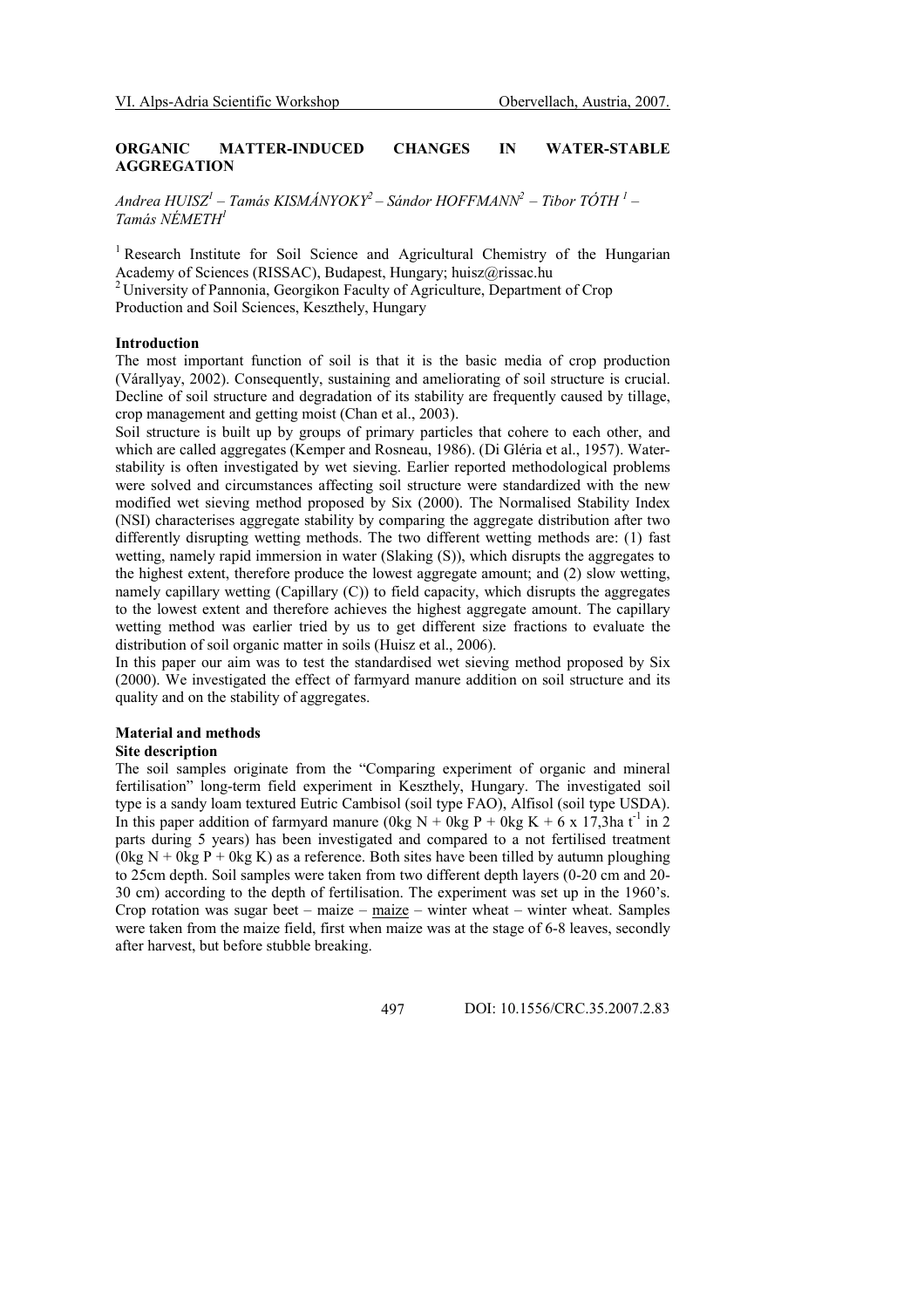#### Method

Air dry soil were dry sieved in a 7mm sieve, parts bigger than this size were manually broken with a mortar to reach this size. Two different pre-treatment methods were investigated. (1)  $\pm 300$ g-s of air dry soil was rapidly immersed in tap water for 5min (Slaking (S)). (2)  $\pm 300$ g-s of air dry soil was capillary wetted to field capacity and left overnight to weight equilibrate (Capillary (C)). After the pretreatments each sample was wet sieved for 2min in an analytic sieve shaker machine with the following aperture sizes: 2mm,  $250\mu$ m,  $53\mu$ m. Therefore we got 4 fractions: (1) the  $>2000\mu$ m large macro-, (2) the  $250-2000 \mu m$  small macro-, (3) the  $53-250 \mu m$  microaggregates, and (4) the  $\leq 53 \mu m$ silt and clay fraction. All fractions were dried at  $60^{\circ}$ C and weighted.

#### Results and discussion

Soil samples were taken from four plots of each treatment and depth layer. Different pretreatment methods were done in triplicates. In this paper we present our result before the sand correction. Data were analysed as an F-probe and later with 2 sampled T-probe. Statistical significance determined at  $P < 0.05$ . In the case of farmyard manure addition values were significantly different from the corresponding ones at the Slaking (S) pretreatment only in the 53-250  $\mu$ m microaggregate fraction and the  $\leq$ 53  $\mu$ m silt and clay fraction in the upper layer; and at the Capillary (C) pretreatment only in the <53 µm silt and clay fraction in the lower layer at 0.05 significance level. Figure 1-4. show the amount of soil dry matter in the isolated fractions for each treatment and depth layer respectively.



Figure 1-4. Size fractions (g fraction 1  $g^{-1}$  soil, and the standard deviation at P>0.05) obtained by the different pretreatment methods of the investigated treatments in the upper (0-20 cm) and the lower (20-30 cm) depth layers.

Table 1. shows the changes in dry matter amount of fractions for the effect of farmyard manure treatment (in the % of the Control treatment).

498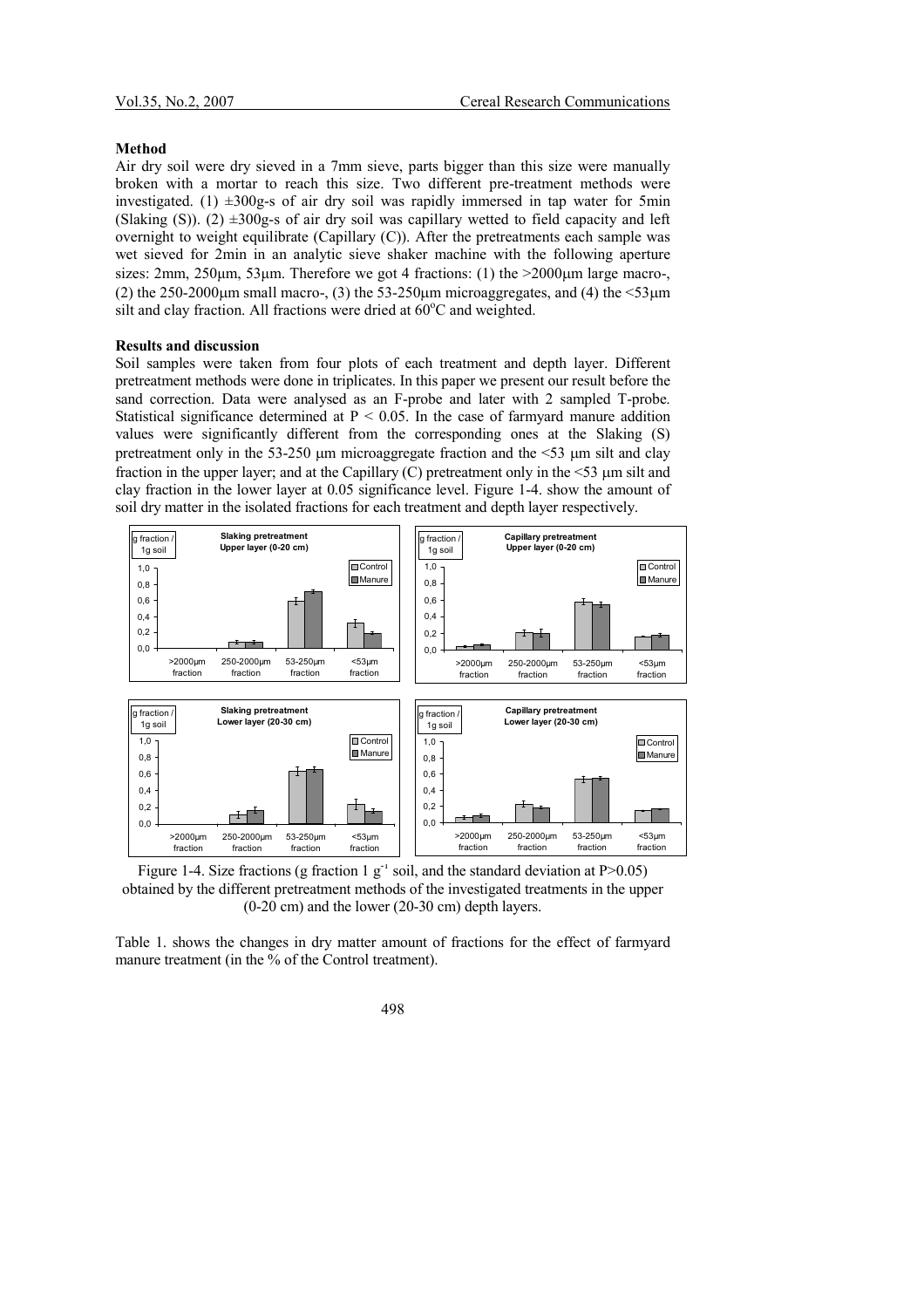| Pretreatment    | Layer             | >2000    | 250-2000 | $53-250 \mu m$ | $<$ 53 µm |
|-----------------|-------------------|----------|----------|----------------|-----------|
|                 |                   | um       | um       | fraction       | fraction  |
|                 |                   | fraction | fraction |                |           |
| Slaking(S)      | Upper $(0-20cm)$  | 0        | $-1.84$  | 20.87          | $-39.02$  |
|                 | Lower $(20-30cm)$ | $\theta$ | 50.36    | 3.76           | $-33.80$  |
|                 |                   |          |          |                |           |
| Capillary $(C)$ | Upper $(0-20cm)$  | 51.08    | $-1.96$  | $-6.06$        | 11.86     |
|                 | Lower $(20-30cm)$ | 30.73    | $-19.16$ | 1.24           | 11.73     |

Table 1. Changes in dry matter amount of fractions as the result of farmyard manure treatment (in the % of the Control treatment)

In the case of Slaking (S) pretreatment incorporation of farmyard manure has changed the ratio of the 53-250 um microaggregate fraction  $(+20.87%)$  and the  $\leq$ 53 um silt and clay fraction (-39.02%) in the upper layer. The changes of the lower layer were not significantly different. The amount of  $>2000\mu m$  large macroaggregate fraction was negligible in both depths. In the lower layer the amount of 250-2000<sub>um</sub> small macroaggregate fraction has grown with 50.36%, but this data is questionable because of the high standard deviation.

In the case of Capillary (C) pretreatment changes caused by farmyard manure addition is less well pronounced, namely they are not significantly different at the  $P > 0.05$ . The >2000µm large macroaggregate fraction has grown with 30.73% in the lower layer and with 51.08% in the upper layer. The 250-2000um small macroaggregate fraction has decreased by 19.16% in the lower layer, but significantly has not changed in the upper layer. The 53-250µm microaggregate fraction has not changed significantly in either layer. The <53µm silt and clay fraction has increased with 11.73% in the lower and with 11.86% in the upper layer.

# **Conclusions**

Two different pretreatment methods were investigated by wet sieving. According to our results contrary to the higher disrupting effect of the Slaking (S) pretreatment, this method was more sensitive to the changes of the water-stability of aggregates caused by addition of farmyard manure. Despite the total disruption of  $>2000 \mu m$  large macroaggregate fraction, significant different changes were indicated in the 53-250  $\mu$ m microaggregate fraction and the <53 µm silt and clay fraction. The adding of farmyard manure has increased the amount of microaggregate fraction (+20.87%) and decreased the  $\leq$ 53  $\mu$ m silt and clay fraction (-39.02%) in the upper layer. The explanation of these results is that addition of farmyard manure stimulates the activity of microbes, which produce mucilage substrates. Therefore mineral particles are bound together making aggregates and the water-stability of existing aggregates increases. The amount of  $>2000\mu$ m large macroaggregate fraction was negligible in both depths because the binding agents of this fraction are more soluble, therefore could not withstand the high disruptive force. In the lower layer the increase of 250-2000µm small macroaggregate fraction is well pronounced  $(+50.36%)$  but it is questionable because of the high standard deviation. This is the result of the pretreatment, because the >2000µm large macroaggregates dispersed into smaller macroaggregates.

The Capillary (C) pretreatment changes caused by farmyard manure addition is less well pronounced, namely they are not significantly different at the P>0.05. These results are

499 DOI: 10.1556/CRC.35.2007.2.83